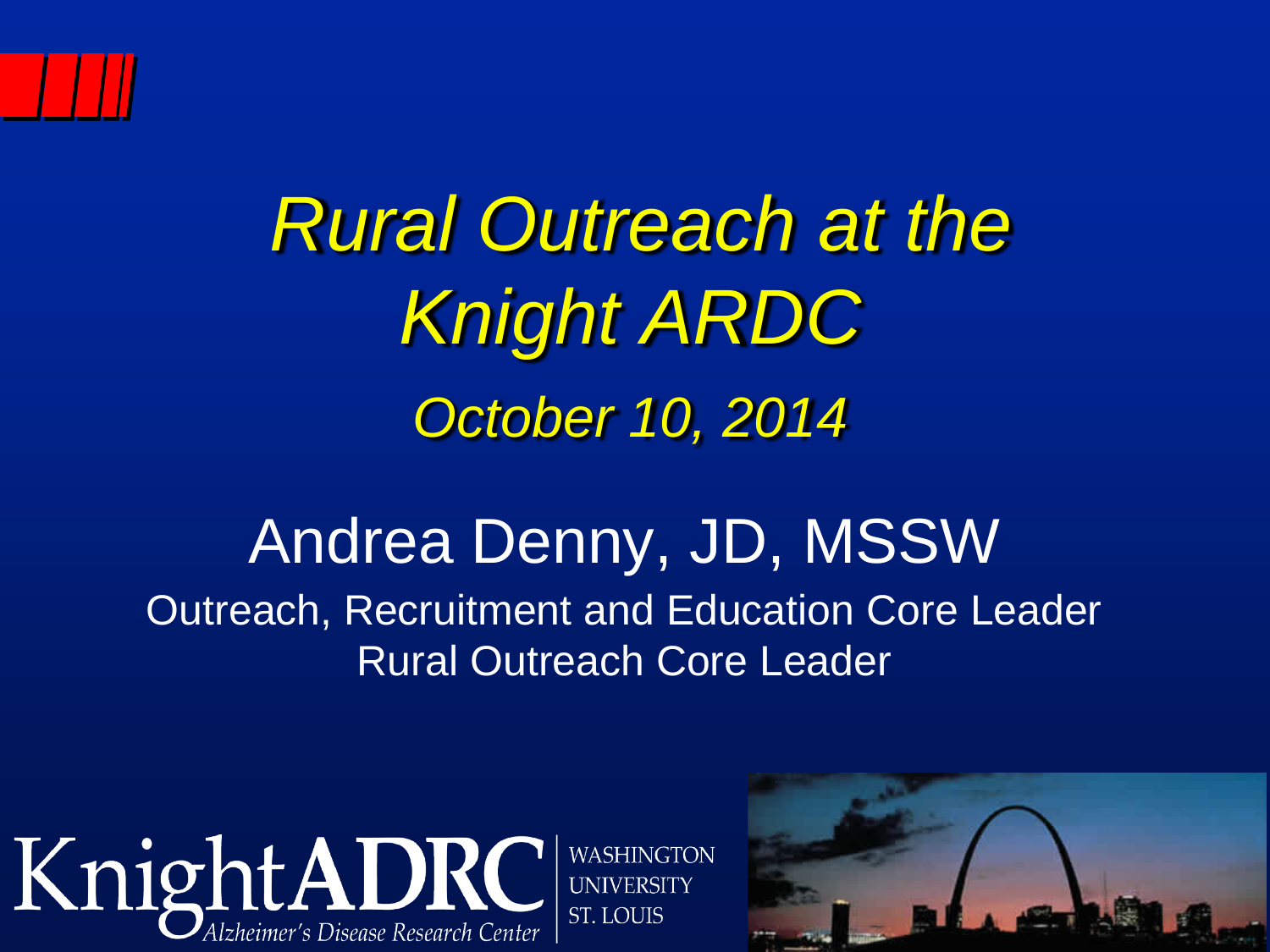#### *A Brief History of Our Rural Outreach*

- Program 1<sup>st</sup> funded in 1990 as the Iowa-Missouri Consortium, a partnership between the ADRC and the University of Iowa.
- Goal: improve diagnosis and treatment of Alzheimer patients by educational outreach to rural physicians and healthcare professionals.
- Consortium ended in 2000, but the program continued as the Knight ADRC Rural Outreach Satellite, now focused on Missouri but expanded to included lay education.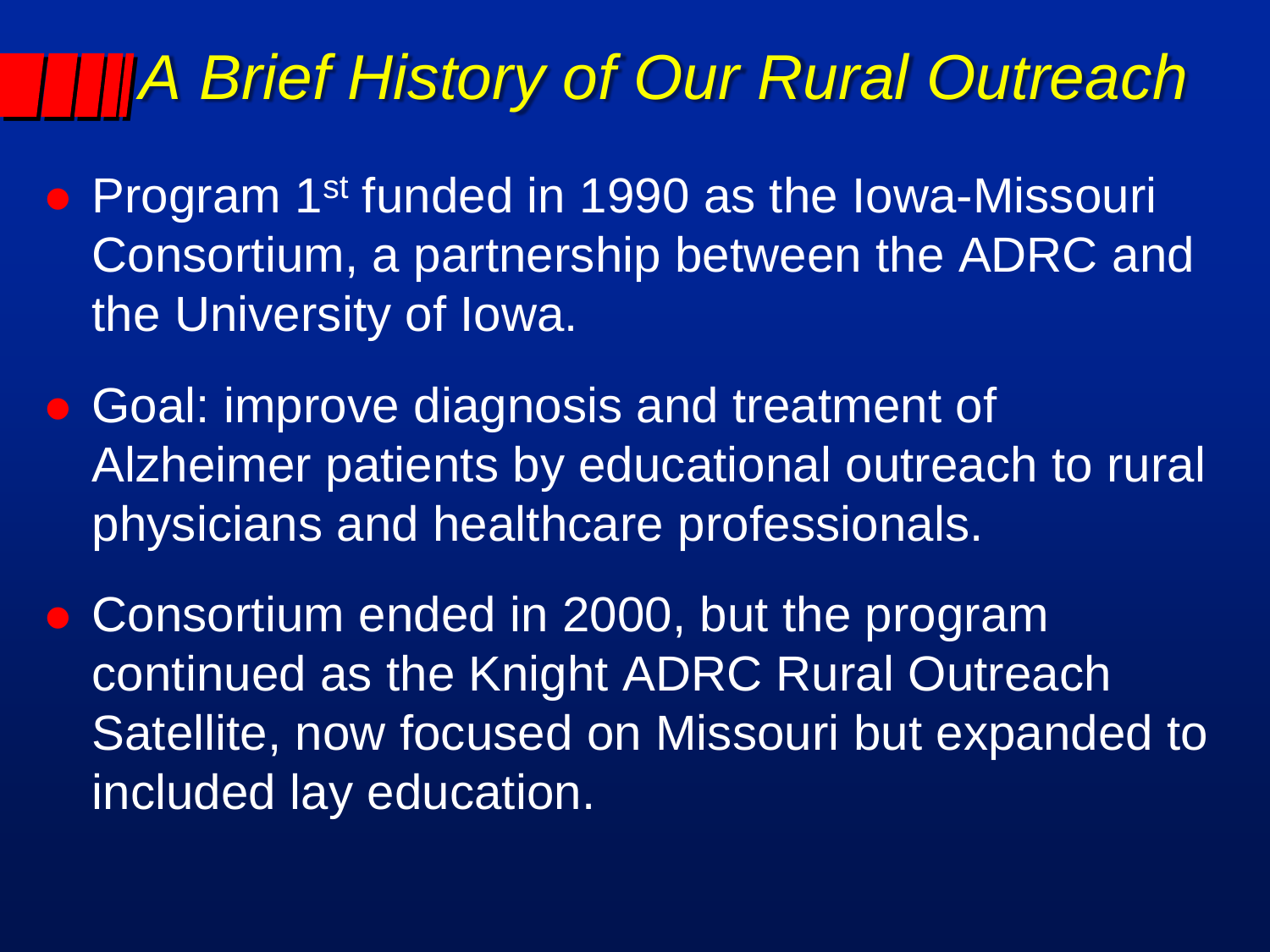# *Defining "Rural"*

- US Census definition: "open country and settlements with fewer than 2,500 residents."
- Urban areas: "larger places and densely settled areas around them."
- **Most counties in the United States, including** metropolitan and non-metropolitan, contain a combination of urban and rural areas.
- **Researchers commonly use the term "rural" to refer** to traditionally non-metropolitan areas perhaps as a proxy for underserved populations.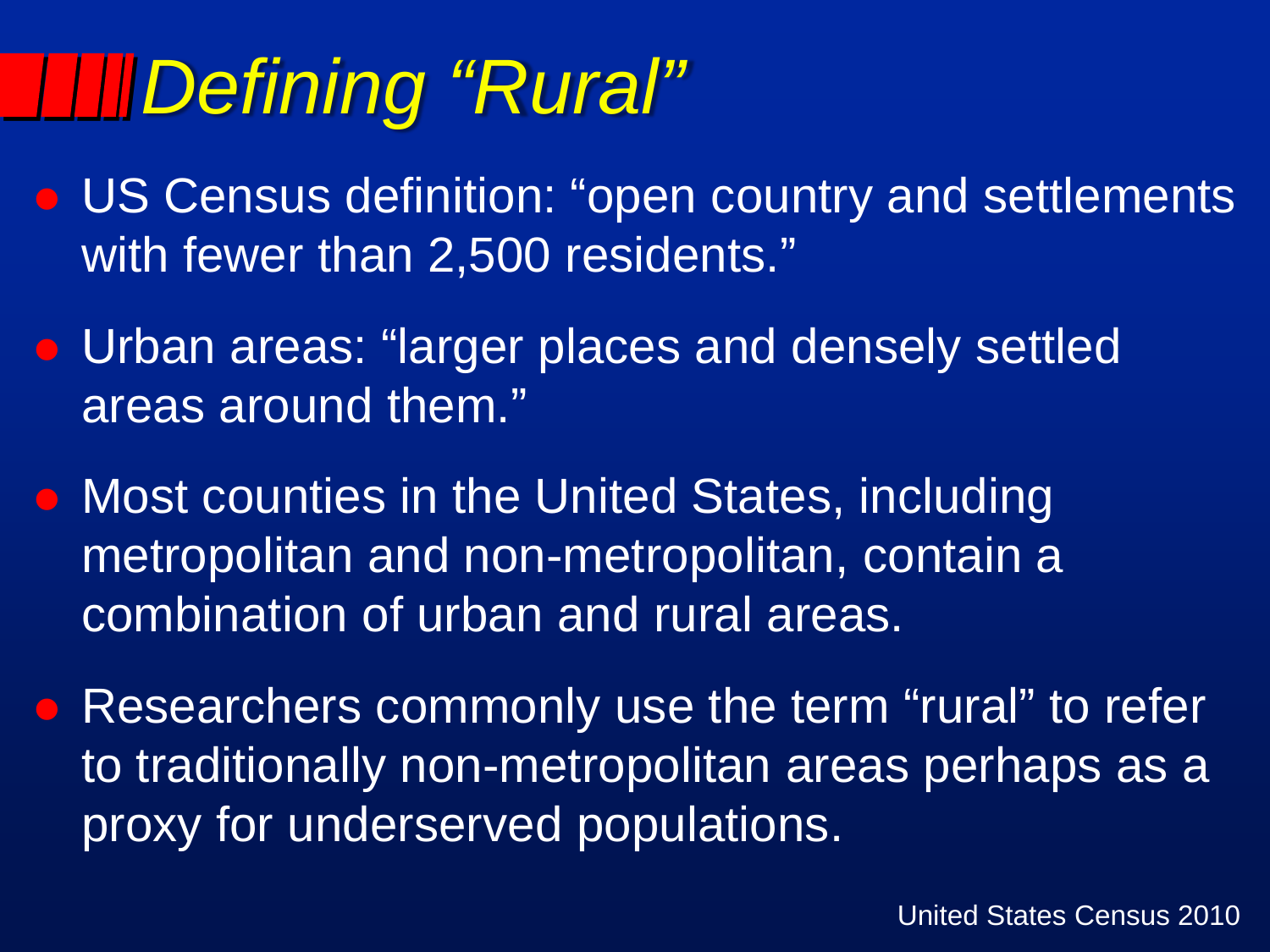## *Rural Outreach Core Aims*

- Aim 1: Raise awareness of AD and dementia in the underserved rural counties of Missouri and Illinois within a radius of approximately 2-hour drive from St. Louis.
	- Aim 2: Recruit rural participants for Knight ADRC research.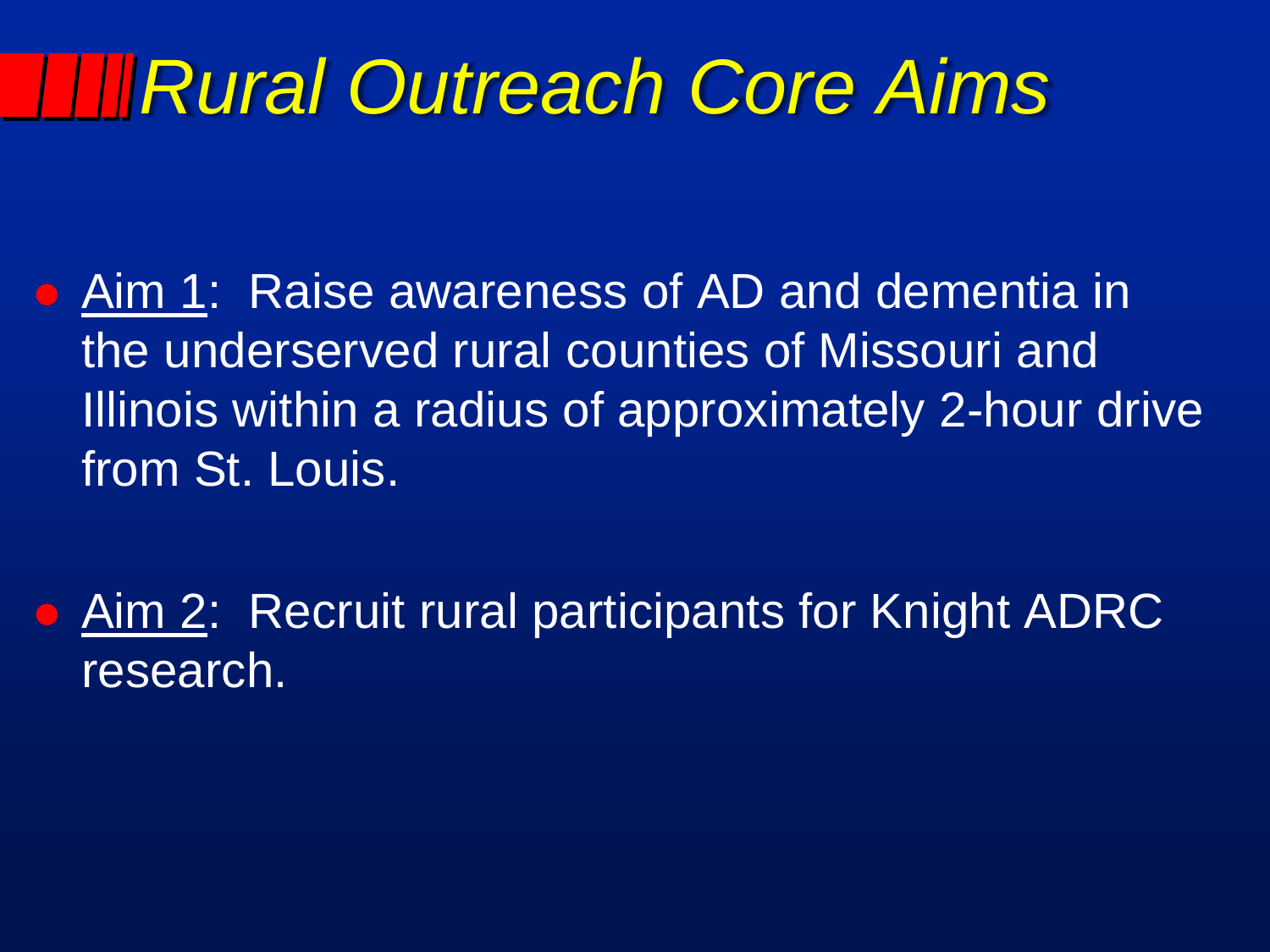# *Knight ADRC Catchment Area*

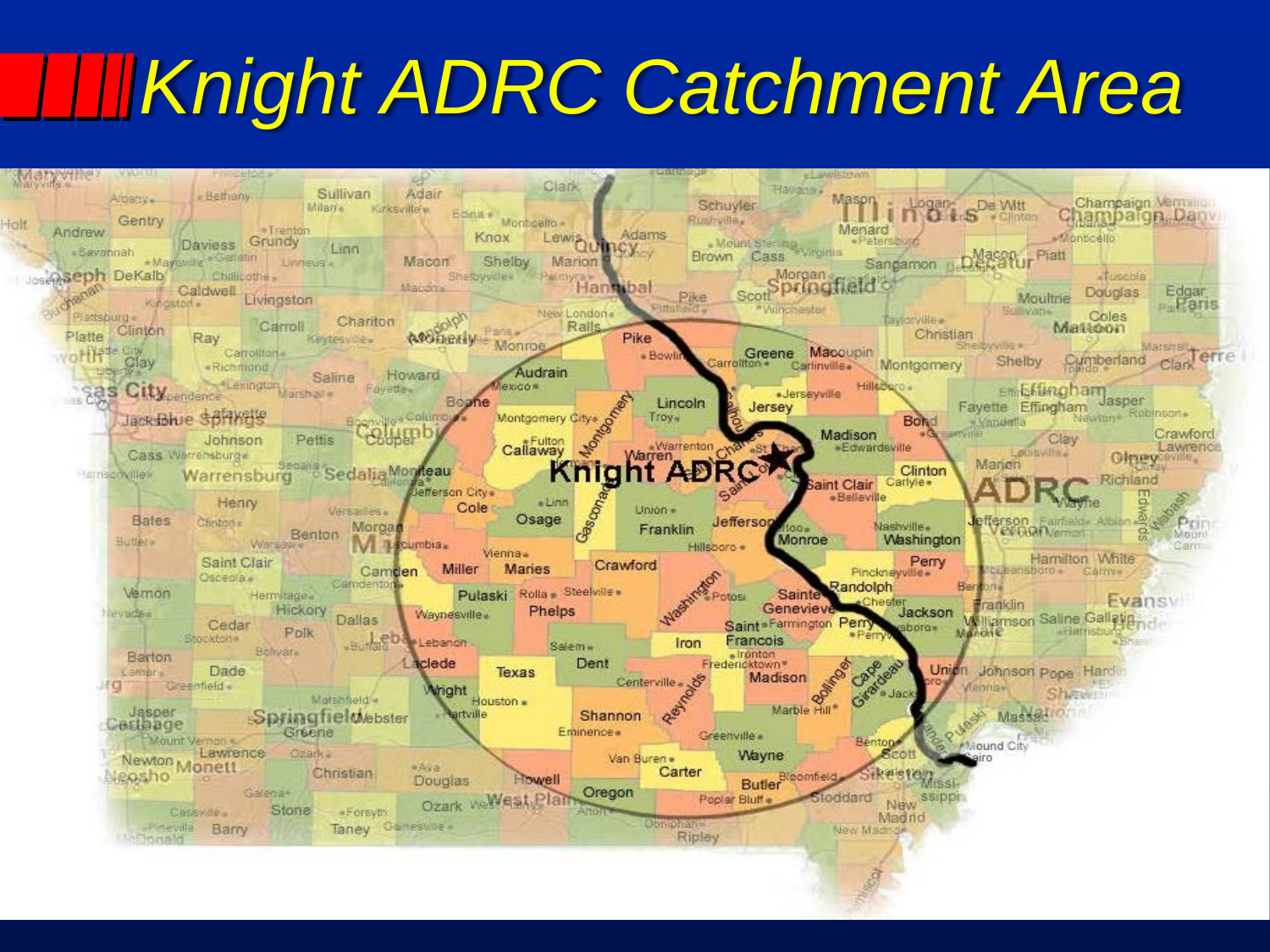# *Why Serve These Counties?*

 **Justice:** served when all groups have access to resources, many of which are located in urban areas.

#### **Lack of services:**

- 18% of MO Primary Care Physicians (PCPs) work in rural MO, whereas 37% of the population resides there
- Few specialists practice in rural areas
- Rural medical centers lack cutting edge techniques and access to technology

 **Necessity**: rural death rates from Alzheimer disease (AD) are increasing faster than urban. Since 2007 rural AD death rates increased 28.6% while urban AD death rates slightly declined.

Missouri Department of Health & Senior Services, 2007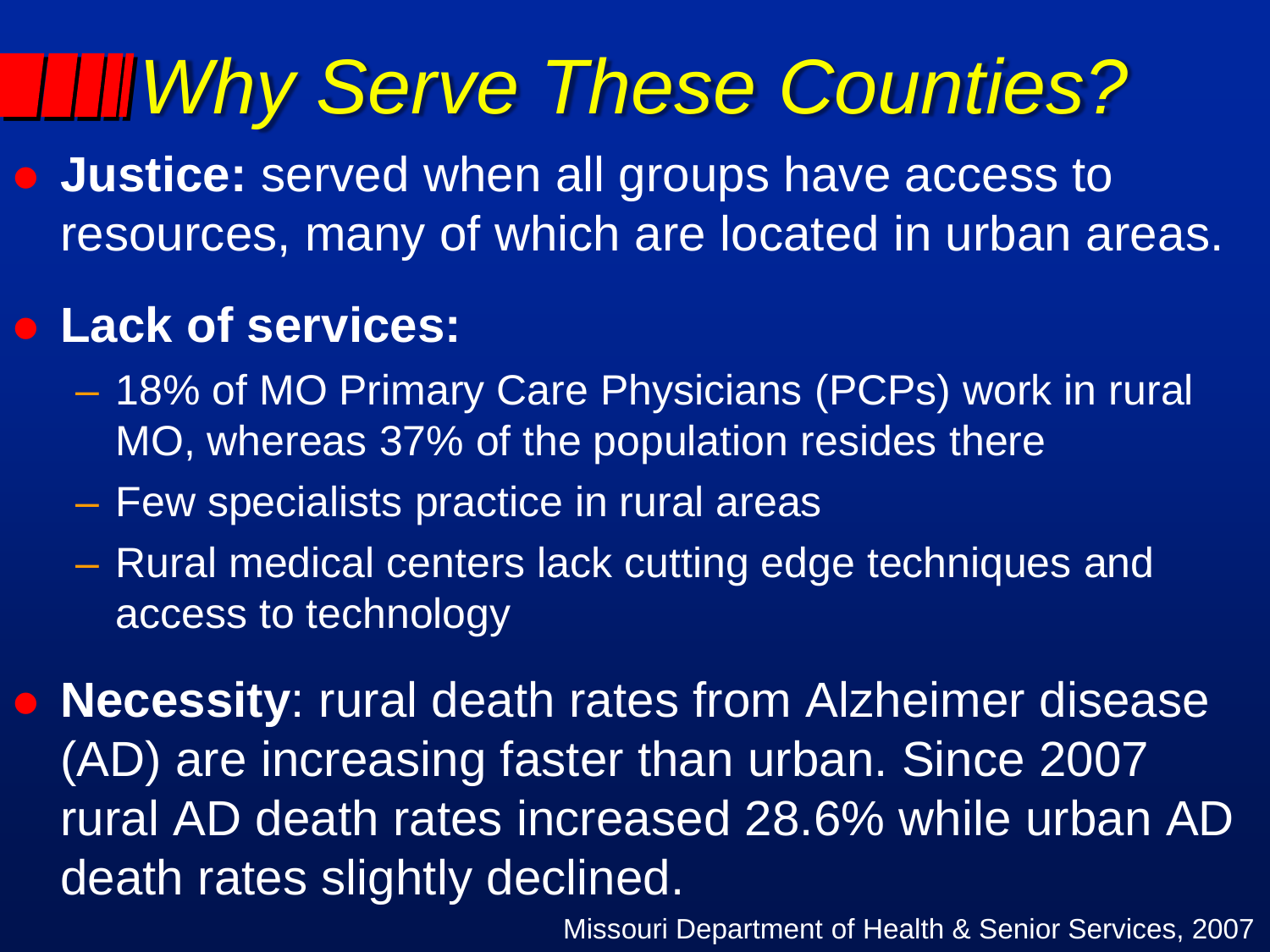# *Community Engagement*

- **To share knowledge and opportunities in rural** areas, the Knight ADRC must demonstrate why our information is important to the communities.
- **Barriers of mistrust have to be overcome.**
- We must earn the buy-in of rural communities.
- **Combating metro-centrism** 
	- As metro dwellers from elite academic institutions, we often assume that what we know/do/practice is the cultural norm outside the city.
	- Our challenge is to reconcile that with issues of equal access to services, knowledge, and training.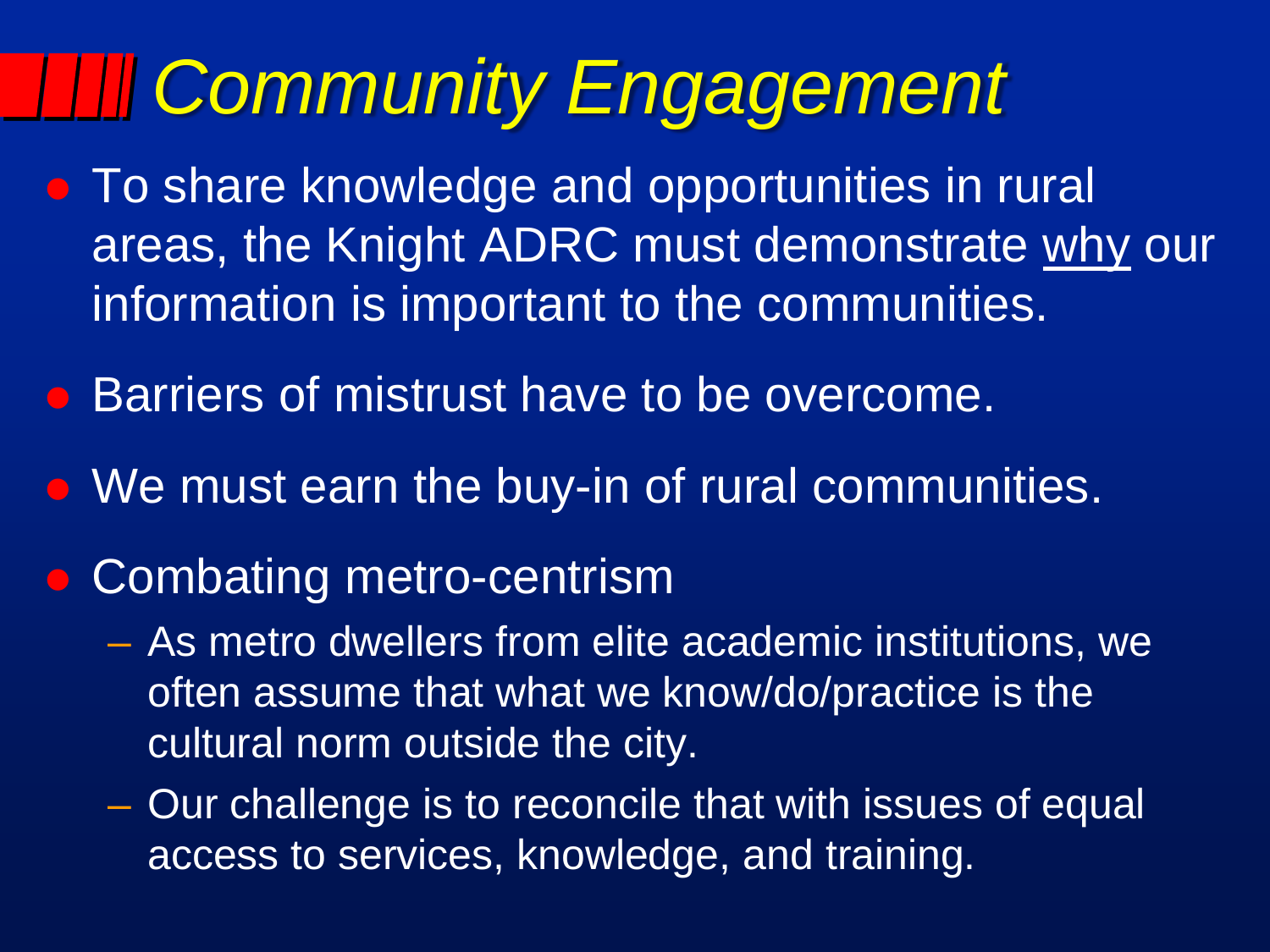## *Initiatives*

1) Host the Clinician Partner Program (CPP)

2) Create an online Clinician Partner resource library and hub

3) Provide AD lectures in rural communities

4) Provide statewide AD8 training

5) Provide statewide driving education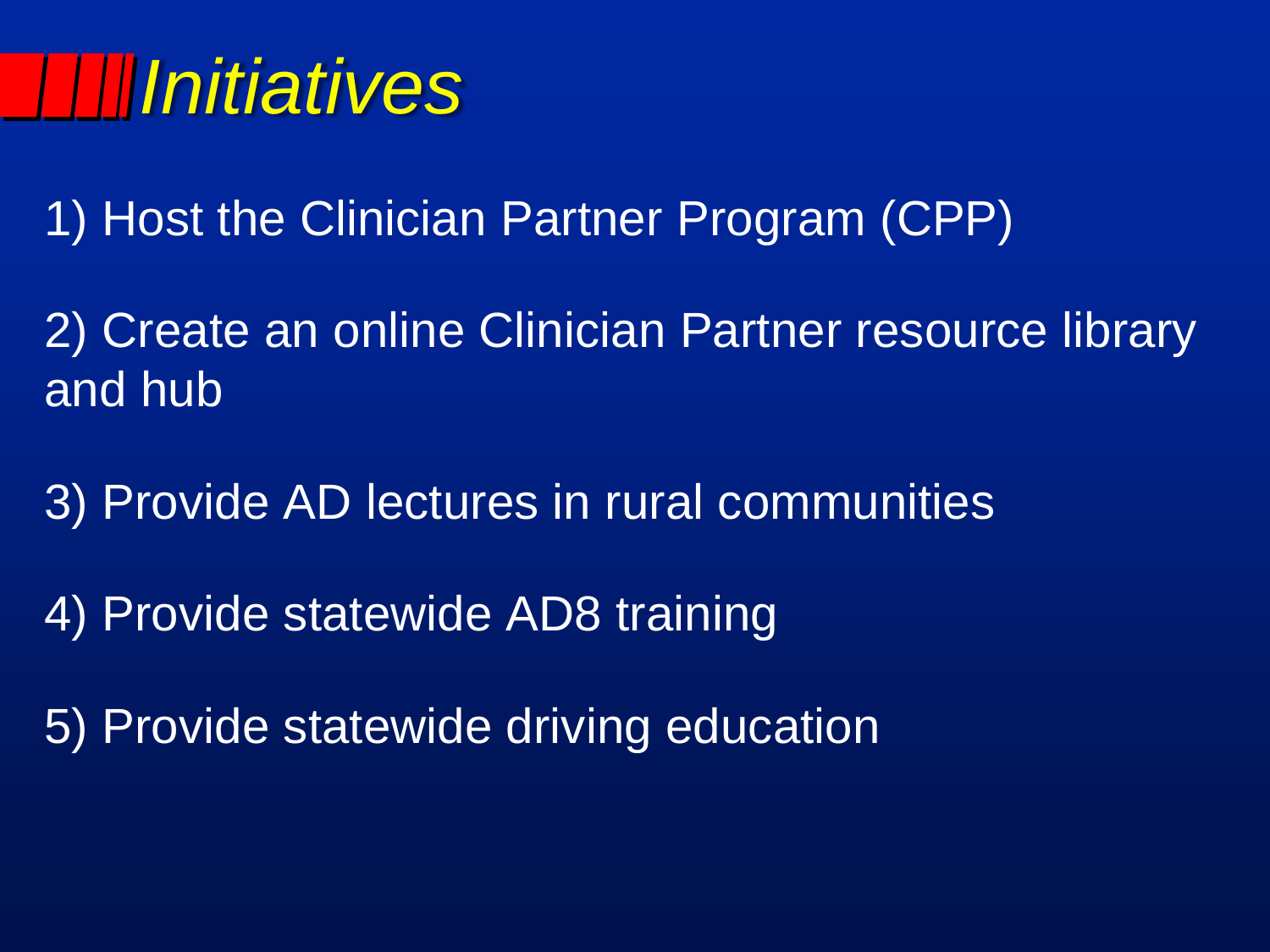### *Clinician Partners Program*

- 2.5 day "mini-residency" to educate rural health professionals about:
	- AD and related dementias
	- Research opportunities at the Knight ADRC
	- Practical tools to better manage and diagnose dementia in a clinical setting.

• Inaugurated in 2000, 166 clinicians (MD, DO, PA, NP, GNP) have completed the program, plus an additional 63 observers in related disciplines.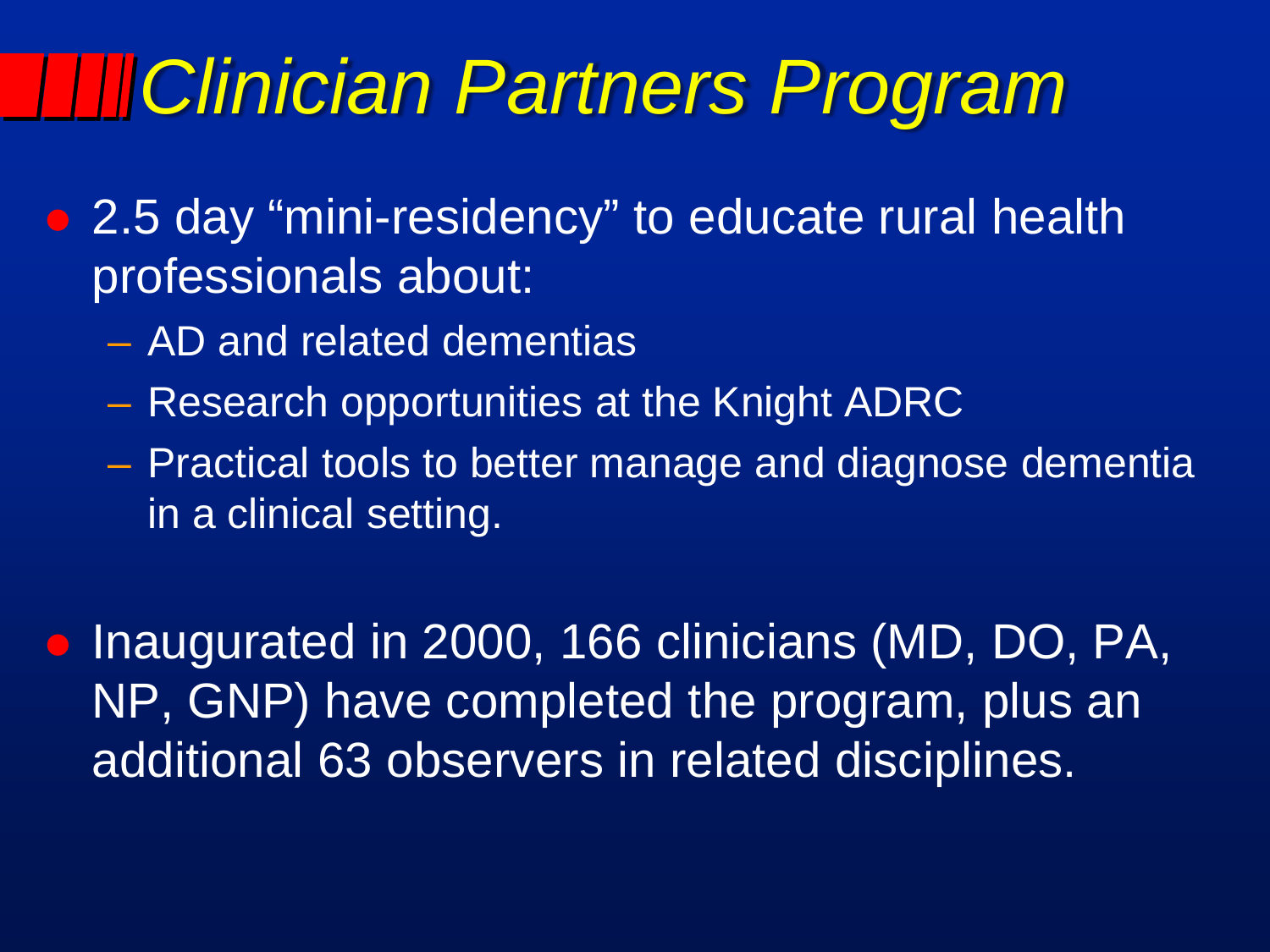### *Clinician Partners Program*

- Nominations come from word of mouth from CPP alumni or the Alzheimer's Association, St. Louis **Chapter**
- **Program offers ~20 hours CME (free of charge to** the Partners), paid travel and accommodations, and training from leaders in AD research and care.
- The monetary stipend was discontinued in 2013 and determined unnecessary to recruit participants.
- Program now offered annually.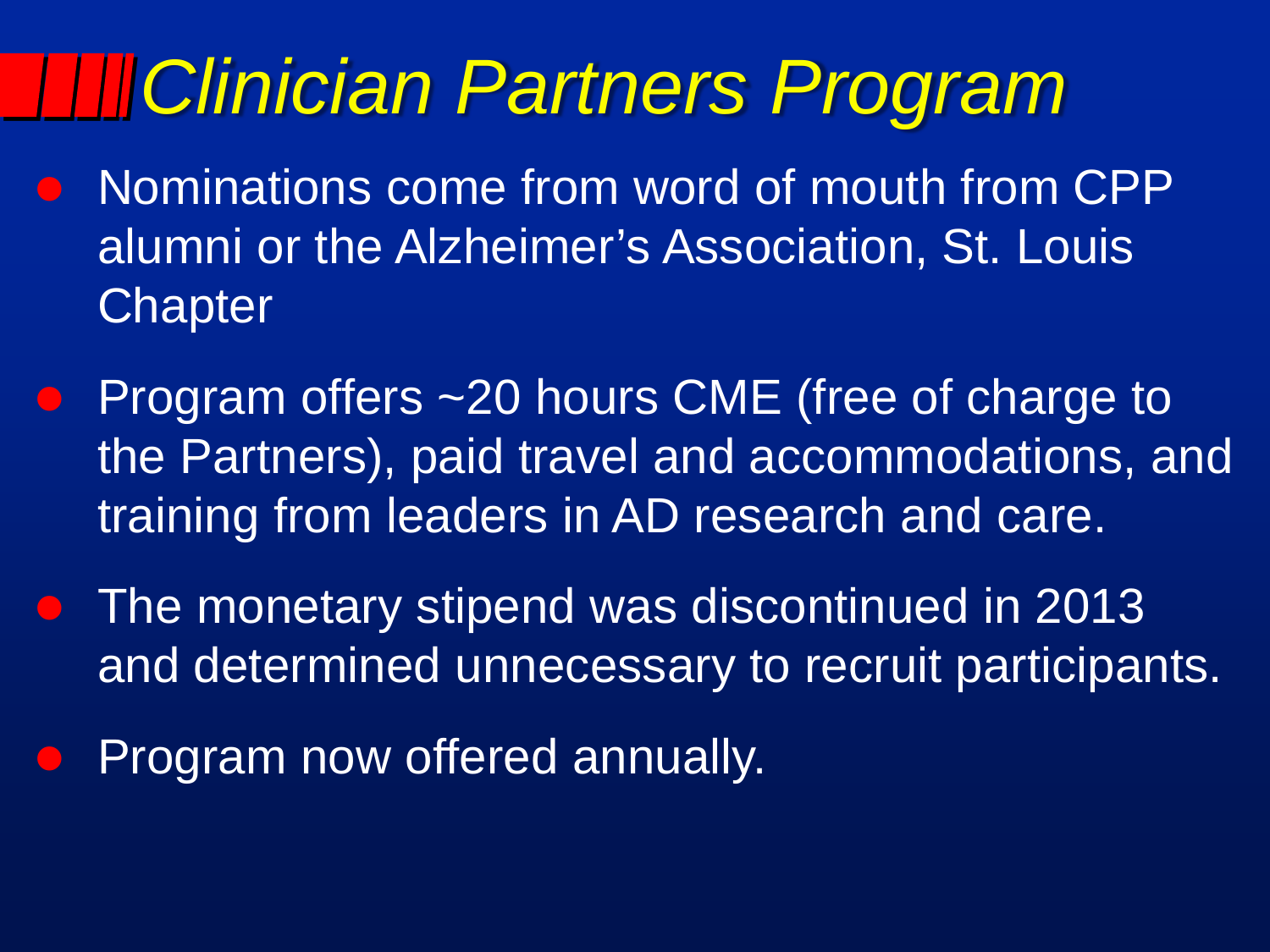#### *What Have We Learned?*

- **Clinicians are interested in learning more about AD,** dementia and AD research.
- New measurements used in 2012 and 2013 indicated positive outcomes with highlights including increased comfort with:
	- Evaluating driving & counseling on driving retirement
	- Assessing, treating and diagnosing dementia
	- Disclosing a dementia diagnosis to patients/families
	- Using dementia screening tools in clinical practice
- Need for further reinforcement. Some changes plateau or even backslide at the 1-year post test.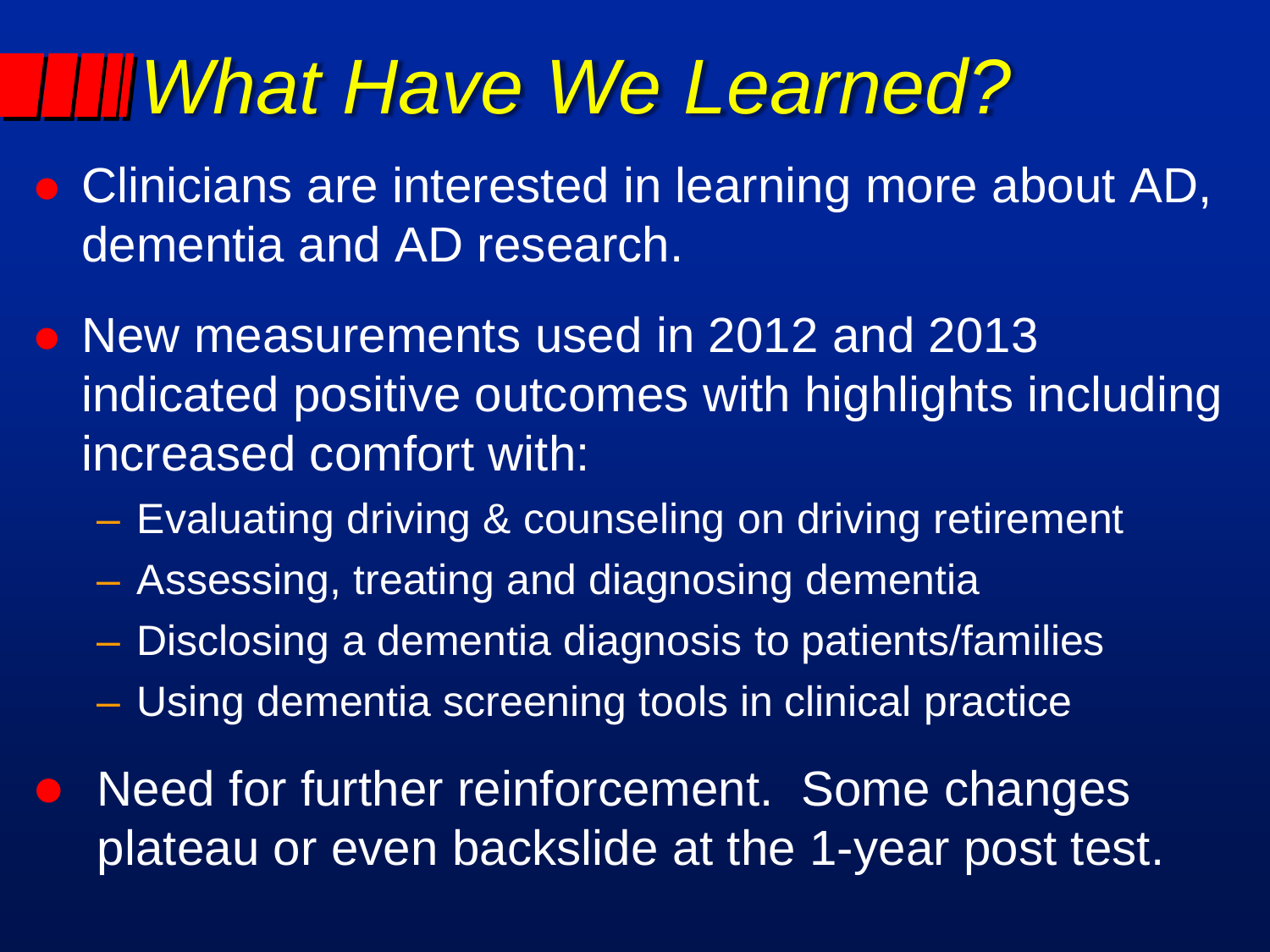#### *Response to Outcomes*

- As knowledge and practice changes start to fade over time, ROC is implementing strategies to maintain gains from the CPP.
- Some Clinician Partners may come for free CME and an expense-paid trip. ROC minimizes this during participant screening and selection, and by dropping the stipend.
- ROC is maximizing dollars invested in the CPP by developing a continued partnership with program alumni.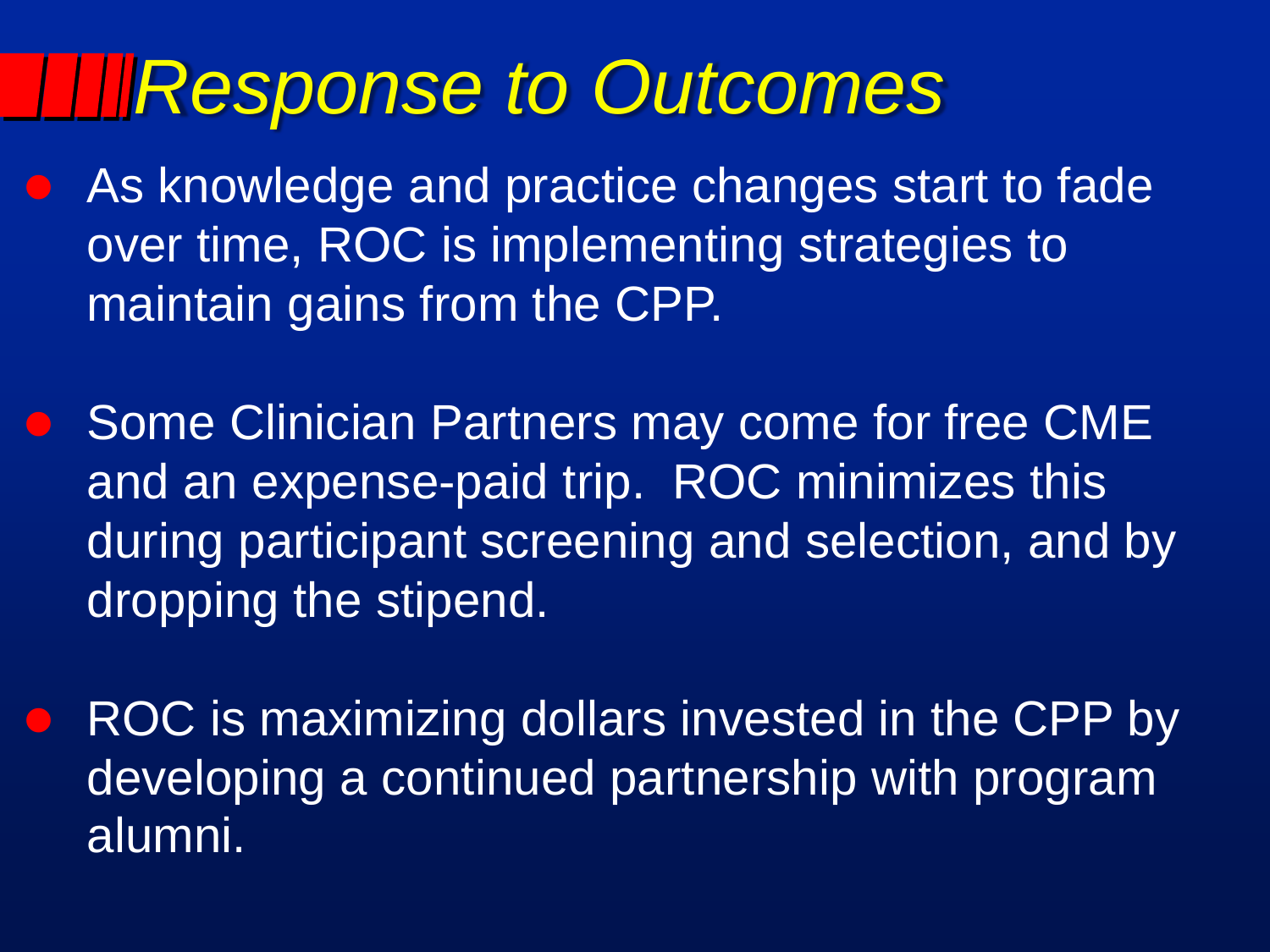# *CPP Alumni Development*

- **Information translation: cultivating CPP alumni to** speak in their communities about AD and research studies at the Knight ADRC
- Championing: connecting Knight ADRC faculty with opportunities in their rural communities
- **Resources: developing a portion of the Knight ADRC** website or a separate website for rural clinician support.
- Collaboration: potential to have CPP alumni as research partners in future. Example: study of emergency departments and dementia screening.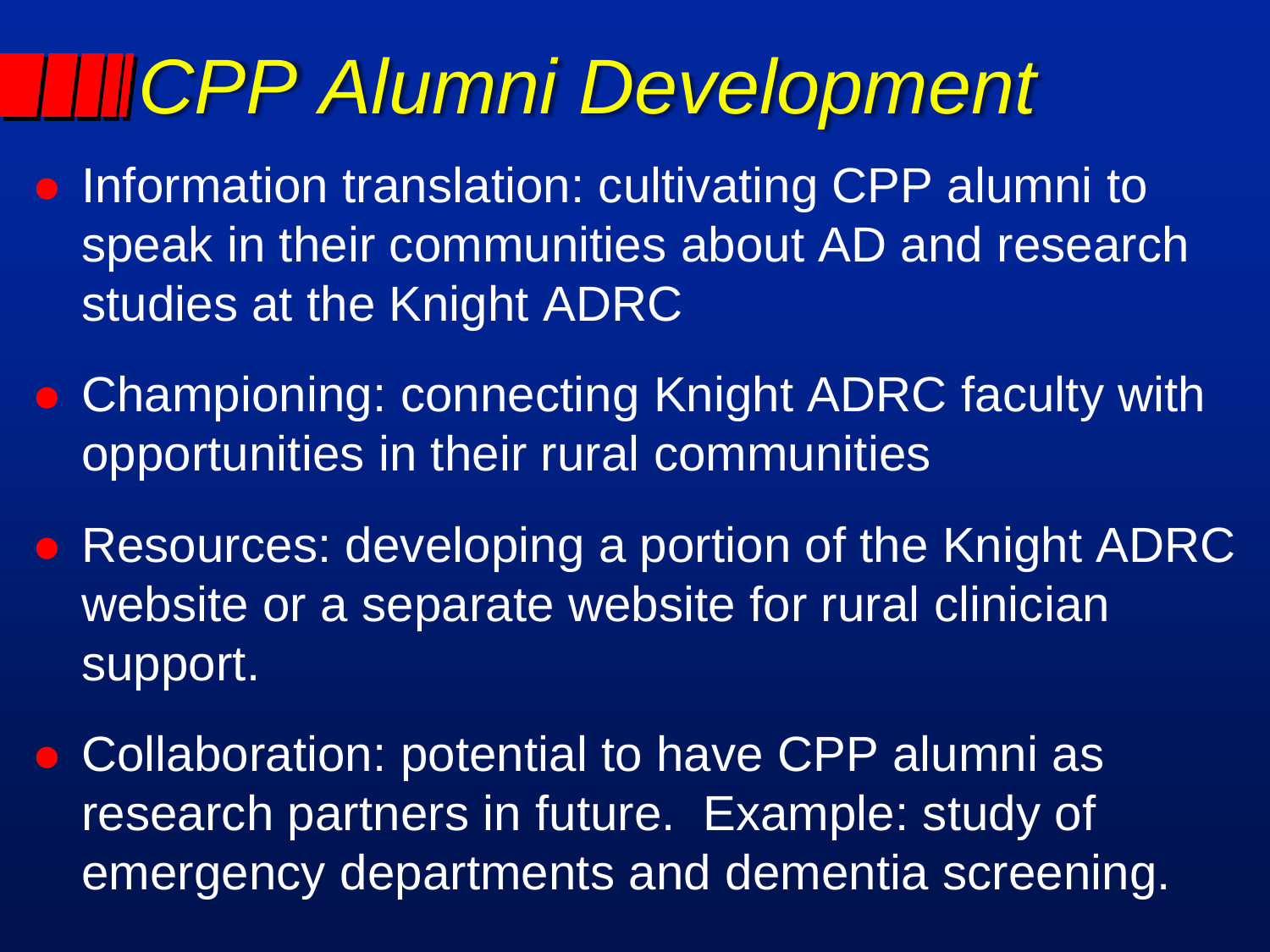# *Driving and Dementia*

- Clinician Partners and other rural clinicians continue to identify the need for education about dementia, driving assessment and driving retirement.
- **In next grant cycle, continued collaborations:** 
	- David Carr, MD (Washington University)
	- Tom Meuser, PhD (University of Missouri St. Louis, former ROC leader)
		- Marla Berg-Weger, PhD (Saint Louis University)
- Collaborators propose 3-4 educational conferences in rural regions of Missouri and the creation of a webinar.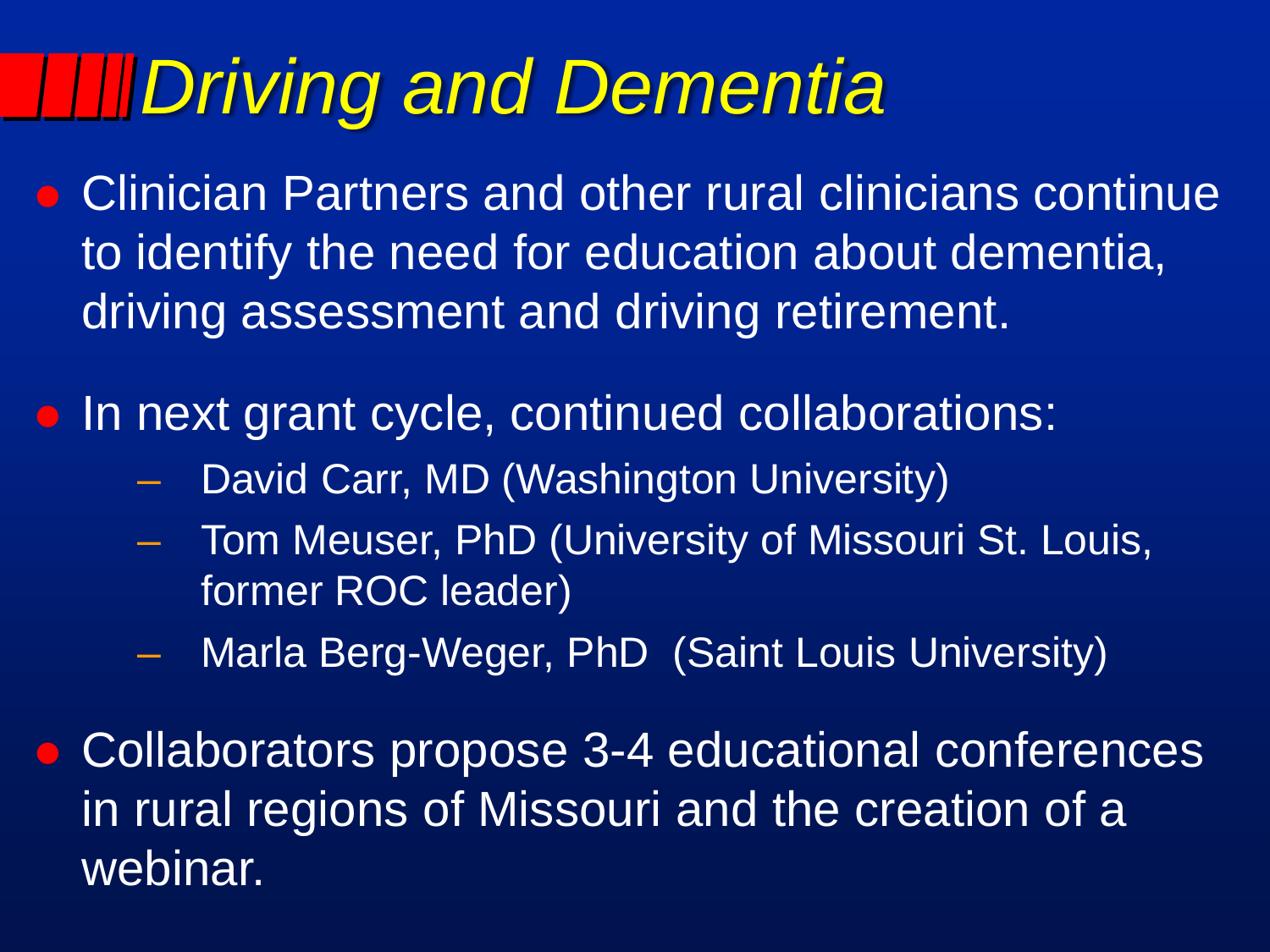### *AD and Dementia Education*

- **Since ROC programming began, the percentage of rural** participants has ↑ from 8% to 18% of the Knight ADRC cohort. 258 participants are from rural zip codes.
- In the current grant cycle, 1,407 people were educated at rural community talks by Knight ADRC faculty or staff
- Highlight: *Project Learn More*
	- 2-year grant from the Missouri Administration on Aging
	- Partnered the Alzheimer's Association, statewide Area Agencies on Aging and the Veteran's Administration
	- $-$  Goal  $=$  administer the AD8 to identify individuals with cognitive impairment and guide them to seek medical diagnosis and supportive services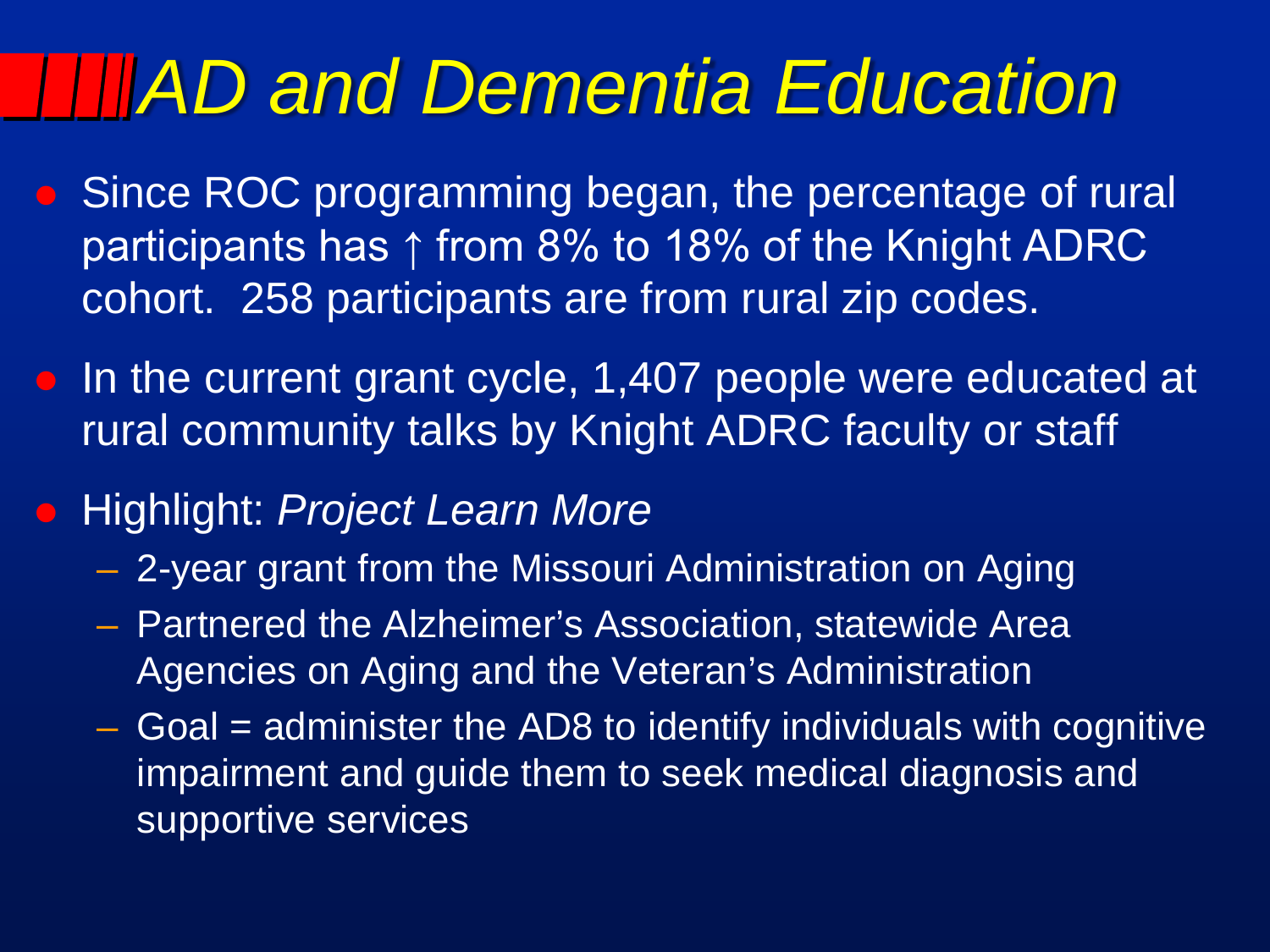#### *The AD8 Dementia Screening Interview*

| Remember, "Yes, a change" indicates that you think there<br>has been a change in the last several years cause by<br>cognitive (thinking and memory) problems | YES,<br>A change | NO,<br>No change | N/A,<br>Don't know |
|--------------------------------------------------------------------------------------------------------------------------------------------------------------|------------------|------------------|--------------------|
| Problems with judgment (e.g. problems making decisions,<br>bad financial decisions, problems with thinking)                                                  |                  |                  |                    |
| Less interest in hobbies/activities                                                                                                                          |                  |                  |                    |
| Repeats the same things over and over (questions, stories,<br>or statements)                                                                                 |                  |                  |                    |
| Trouble learning how to use a tool, appliance or gadget<br>(e.g. VCR, computer, microwave, remote control)                                                   |                  |                  |                    |
| Forgets correct month or year                                                                                                                                |                  |                  |                    |
| Difficulty handling complicated financial affairs (e.g.<br>balancing checkbook, income taxes, paying bills)                                                  |                  |                  |                    |
| Trouble remembering appointments                                                                                                                             |                  |                  |                    |
| Daily problems with thinking and/or memory                                                                                                                   |                  |                  |                    |
| <b>TOTAL AD8 SCORE</b>                                                                                                                                       |                  |                  |                    |

Adapted from Galvin JE et al, The AD8, a brief informant interview to detect dementia, Neurology 2005:65:559-564 Copyright 2005. The AD8 is a copyrighted instrument of the Alzheimer's Disease Research Center, Washington University, St. Louis, Missouri. All Rights Reserved.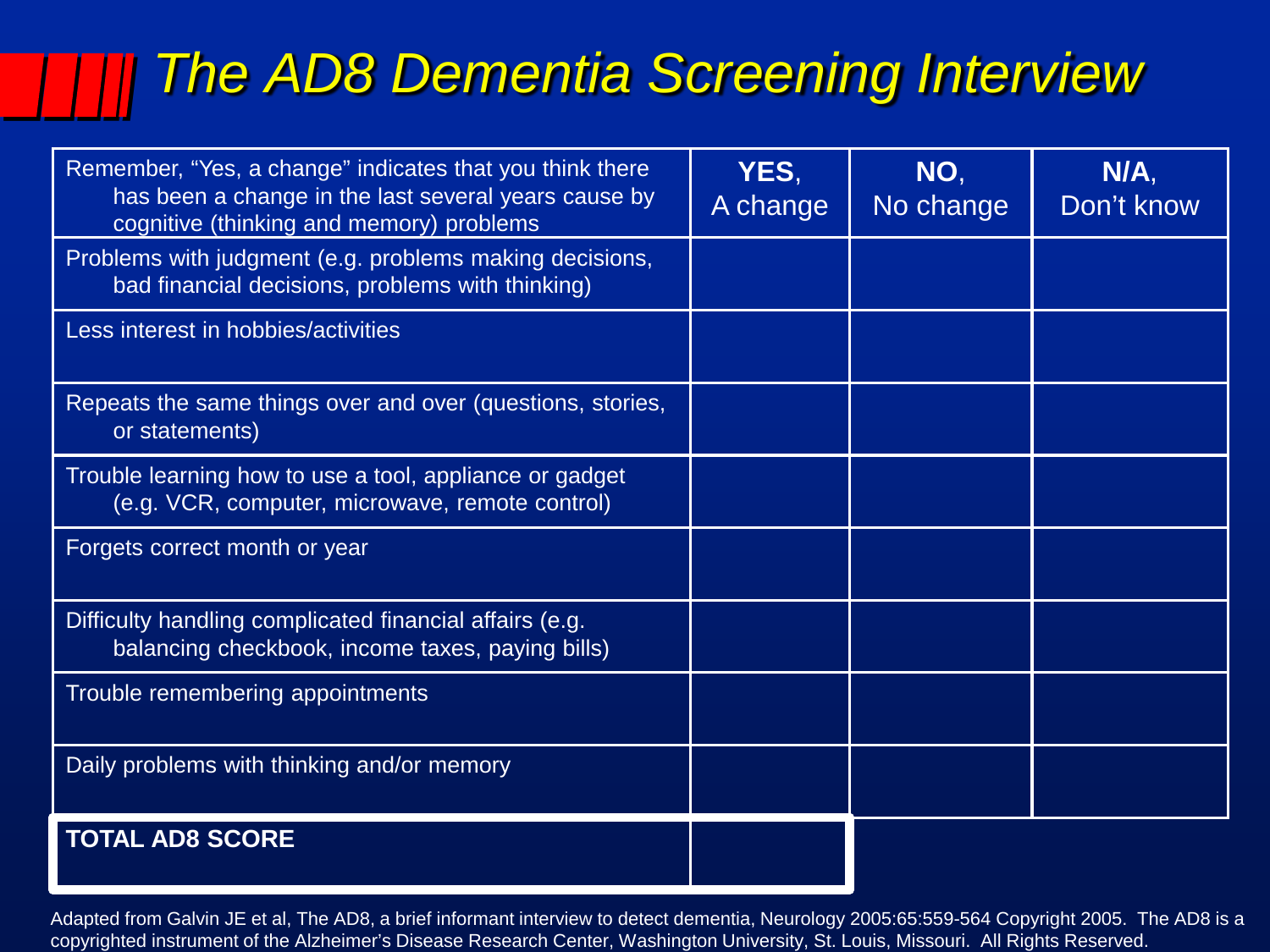## *Project Learn More*

- Co-developer of the AD8, James Galvin, MD, PhD, (Knight ADRC, now NYU) was the lead consultant and trained the screeners.
- **Results of Project Learn More:** 
	- Decreased depression & increased knowledge in people with dementia
	- Improved overall confidence and knowledge of caregivers
	- Increased likelihood that person with dementia would seek formal Dx and treatment.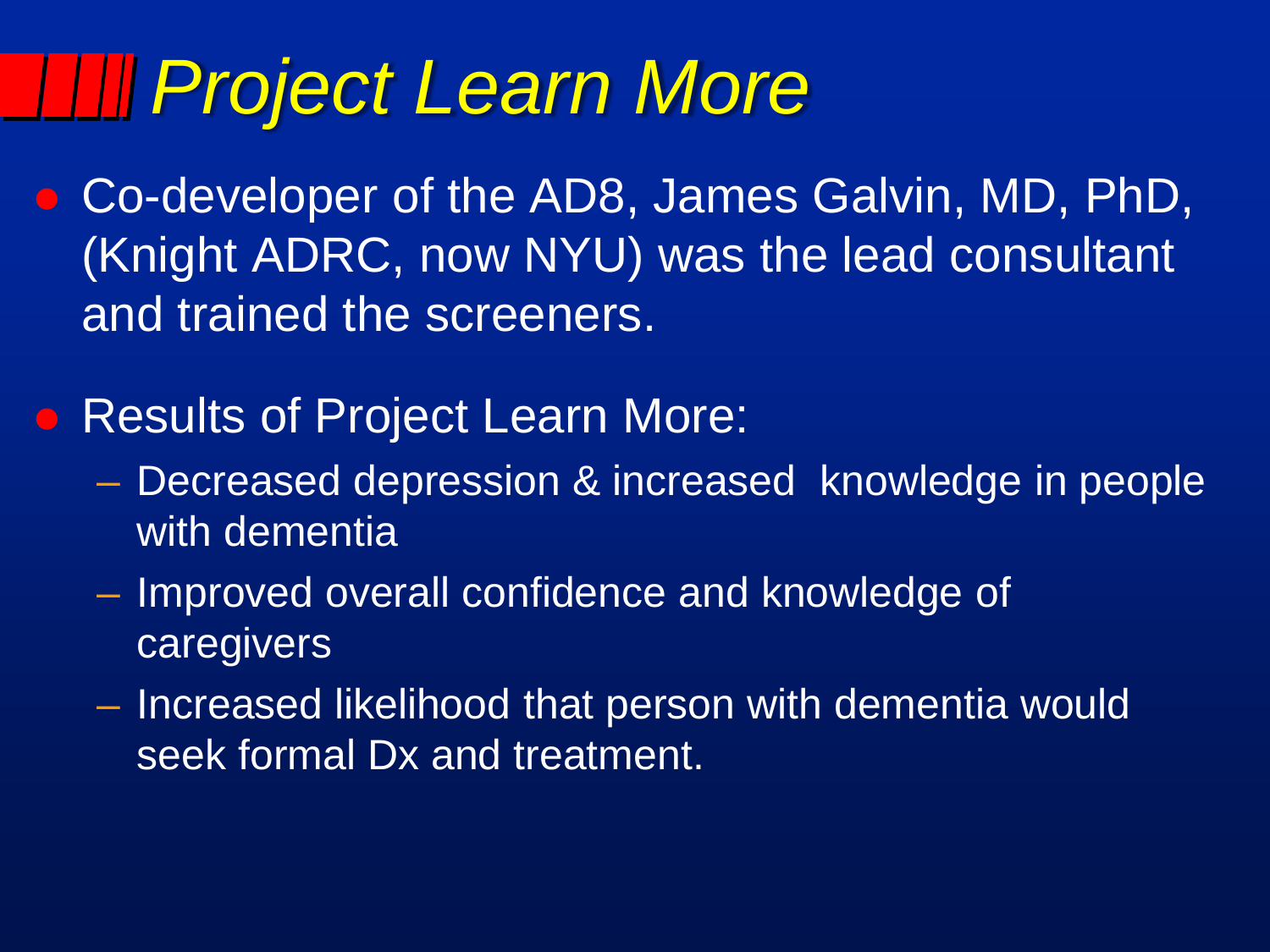## *MO State Plan Task Force*

- The Missouri Alzheimer's State Plan Task Force was created in 2009 by the Missouri General Assembly. ADRC Director, Dr. John C. Morris, was a Task Force member.
- After 2 years of community engagement and evaluation, the Task Force submitted six formal recommendations to the governor and general assembly.
- In part due to *Project Learn More*, one of the recommendations was to increase use of the AD8 as an early screening tool.
- **The ROC is working with the Alzheimer's Association, St.** Louis Chapter, to pilot statewide AD8 trainings for clinicians and social support staff.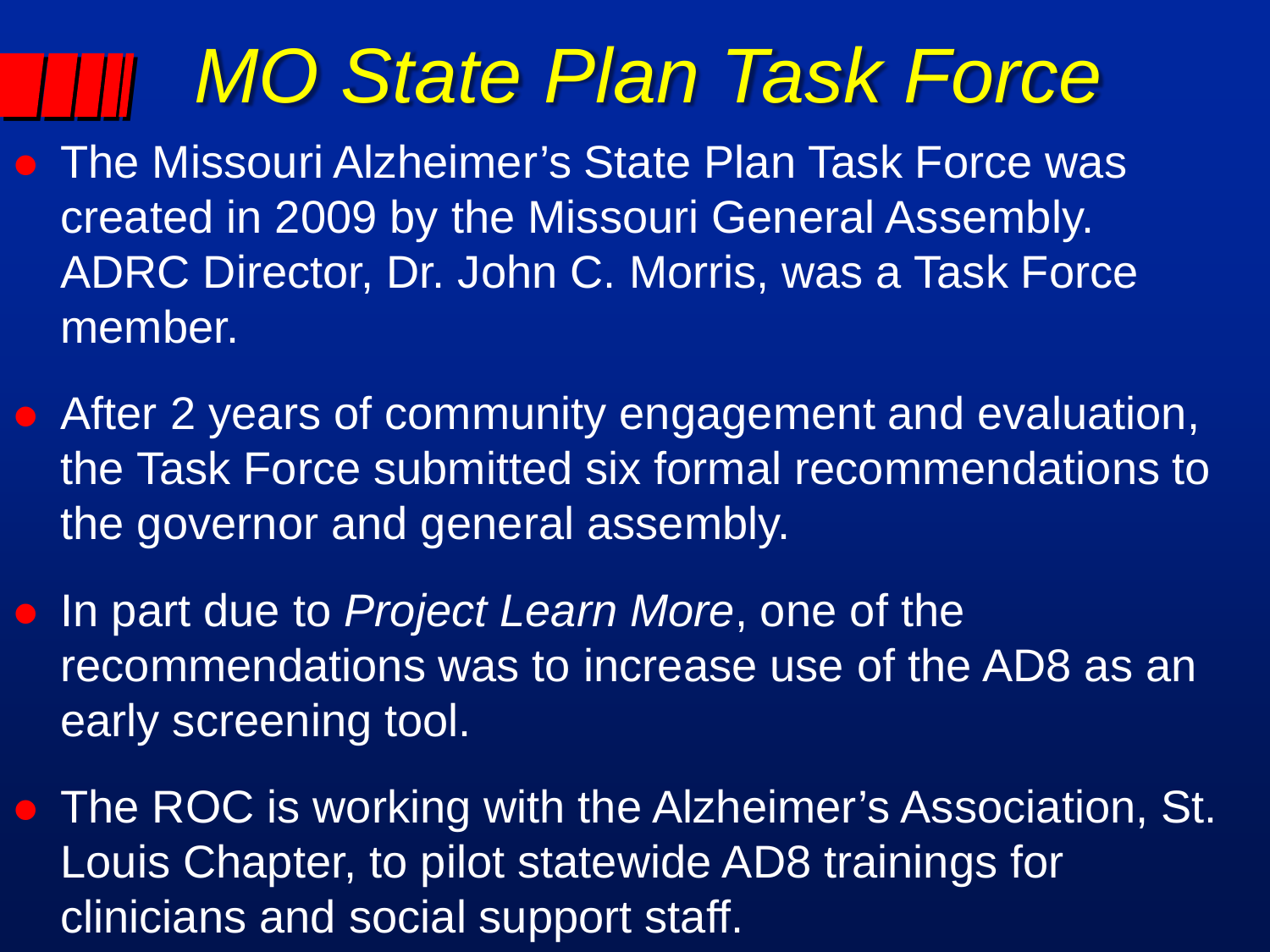



 Healthy Brain Initiative, the Public Health Road Map for State and National Partnerships, 2013-2018 was published by the CDC and Alzheimer's Association.

• Two action items relevant to ROC:

1. Education to improve healthcare providers' ability to recognize early signs of dementia.

2. Education about validated cognitive assessment tools for use in physicians' offices, clinics, emergency rooms, and acute care hospitals' admission offices.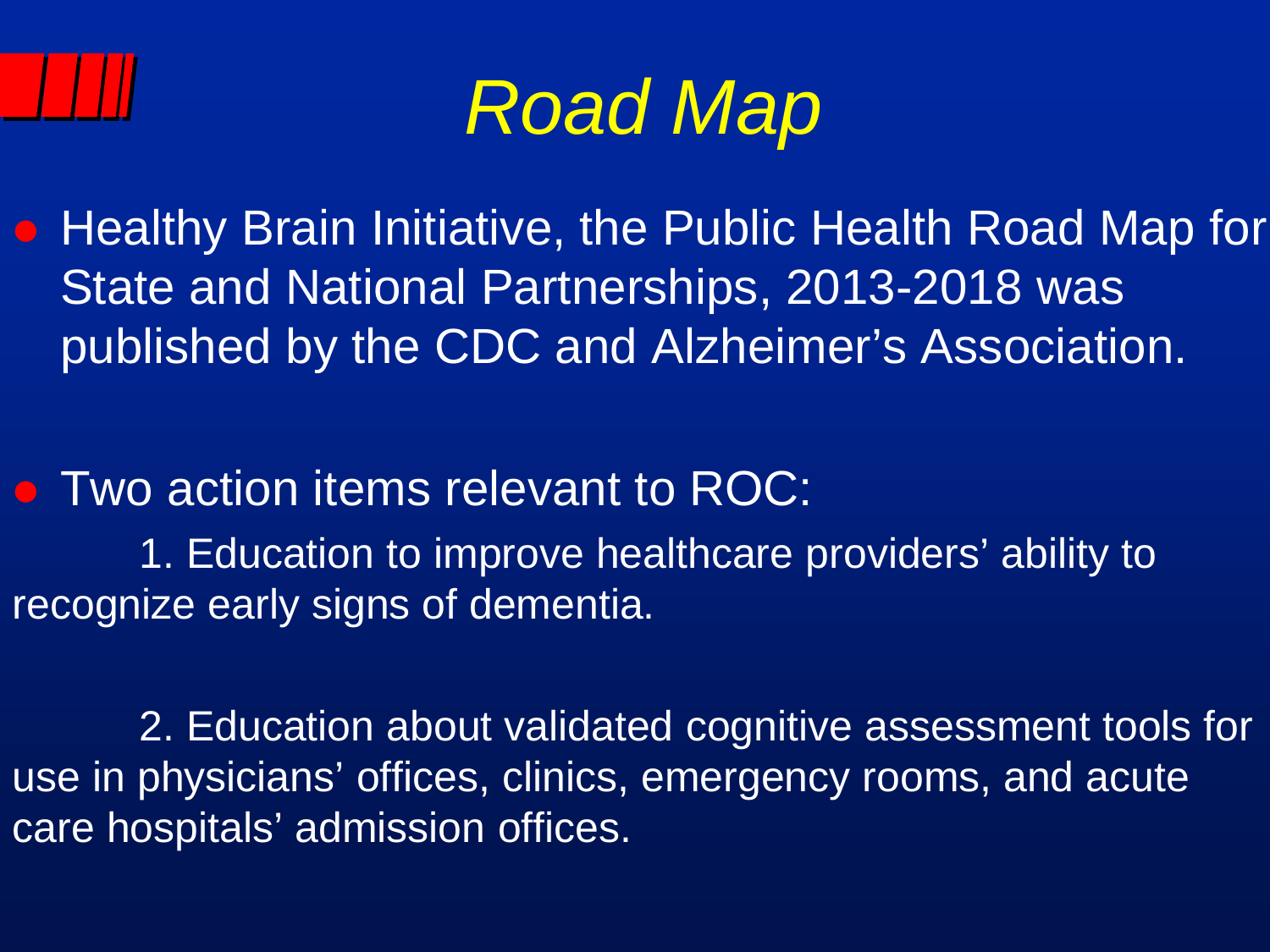# *Next Steps*

- ROC is partnering with the Alzheimer's Association to provide content & speakers for statewide events and a webinar. Content includes:
	- Dementia overview
	- Tools for early detection / training on the AD8
	- Next steps after screening tools flag someone as potentially demented.
- **Content will be shared statewide with LPHA (local public** health agencies-113 across the state, many in rural areas) and VA.
- **CPP alumni are connecting us with forums in their towns** for lay and professional education.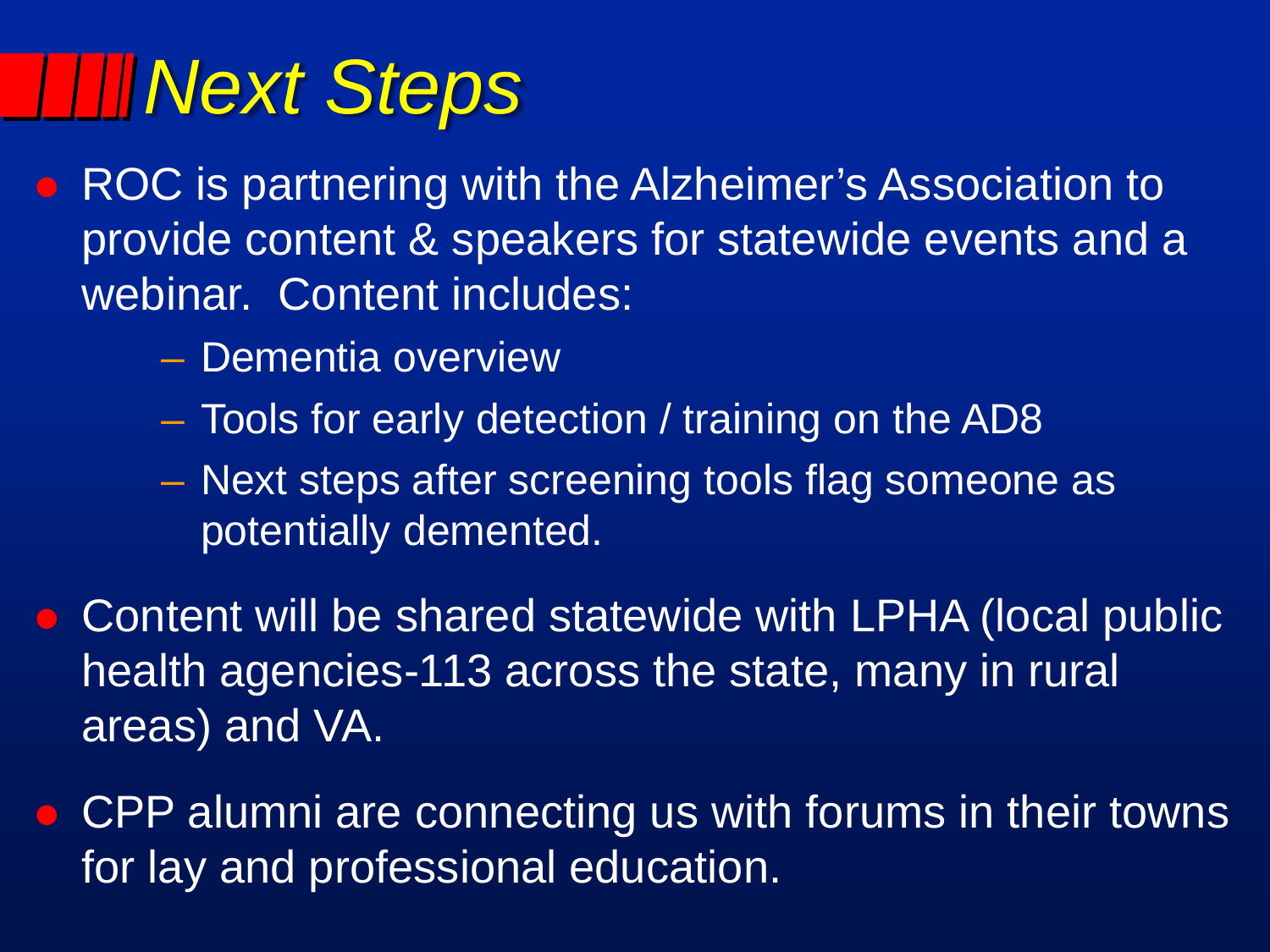# *Overcoming Challenges*

 Education, collaboration, persistence and community engagement have been strong tools, but barriers remain.

• Geography, transportation, lack of local supports, and more all provide challenges.

 $\bullet$  How do other centers engage rural populations? How can we build and share successful models for outreach?